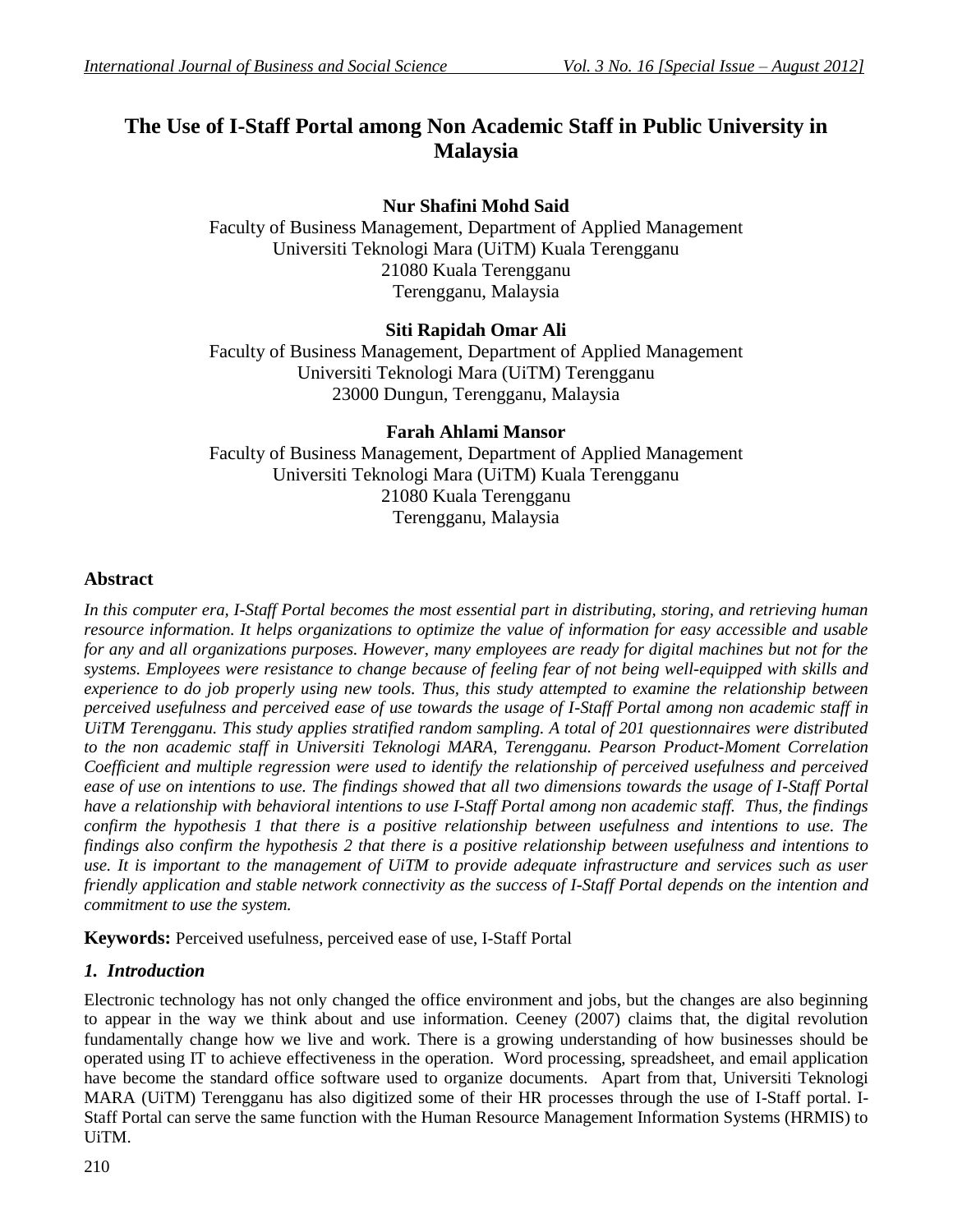According to Pusat Sistem Maklumat Bersepadu UiTM Shah Alam (2007), I-Staff portal has been developed for the convenience of all staff to access personal particulars which is held in STARS system. I-Staff Portal can provide a great deal of services such as management of personnel records, HR planning, annual leave application, allowance, compensation and salary information, training and development information, health and safety information, and industrial relations. Through the Internet connection, UiTM staff can access a range of internal and external information from their desktops and notebooks. Adoption of I-Staff Portal can improve the efficiency of operations and productivity of staff in the UiTM itself.

Therefore, this study aims to focus on the relationship between perceived usefulness and perceived ease of use towards the usage I-Staff Portal among non academic staff in UiTM Terengganu. Two hypotheses have been formulated in this study:

- $H_A1$  There is a positive relationship between perceived usefulness and intentions to use.
- $H_A2$  There is a positive relationship between perceived ease of use and intentions to use.

### *2. Literature Review*

#### **The Functions of I-Staff Portal**

I-Staff Portal can serve the same function with the Human Resource Management Information Systems (HRMIS) for UiTM. The new technology in I-Staff Portal changes the way employees are managed. According to Masrek (2009), HRMIS is an integrated, technology-enabled human resource management information system for the Malaysian Public Service. Human resource management in the organization must work faster, be more accurate, and be more productive. According to Stone (2006), HRMIS has become a critical tool for integrating HR information into the organization's business strategy and for demonstrating the positive contribution that HR can make to the bottom line through the more effective and efficient management of the organization's human resources.

I-Staff Portal is much more than a computerized record of employee information. According to Stone (2006), the system is an integrated approach to acquiring, storing, analyzing, and controlling the flow of HR information throughout the organization. Reddick (2009) claims that, HRMIS help employees using self-service functionality of the web for HR information and/or services can easily update and verify information, consult online lists of internal job vacancies, access government employees handbooks and receive notices about upcoming training sessions. Other than that, Reddick (2009) further stated that, manager can analyze job candidate profiles online, construct salary models, view benefits programs, monitor employee absentee trends, and retrieve government labor regulations and forms for compliance.

#### **Technology Acceptance Model (TAM)**

TAM model is a well known information system literature. According to McKechnie, Winklhofer, and Ennew (2006), TAM is originally developed by Davis (1986) to predict user acceptance of computer technology in the workplace, has the advantage of being well grounded in established social psychology theory. According to Ndubisi (2003), TAM theorizes that external variables influence behavioral intention to use and actual usage of technologies, indirectly, through their influence on perceived usefulness and perceived ease of use.



**Figure 1: TAM Model (Davis, 1986)**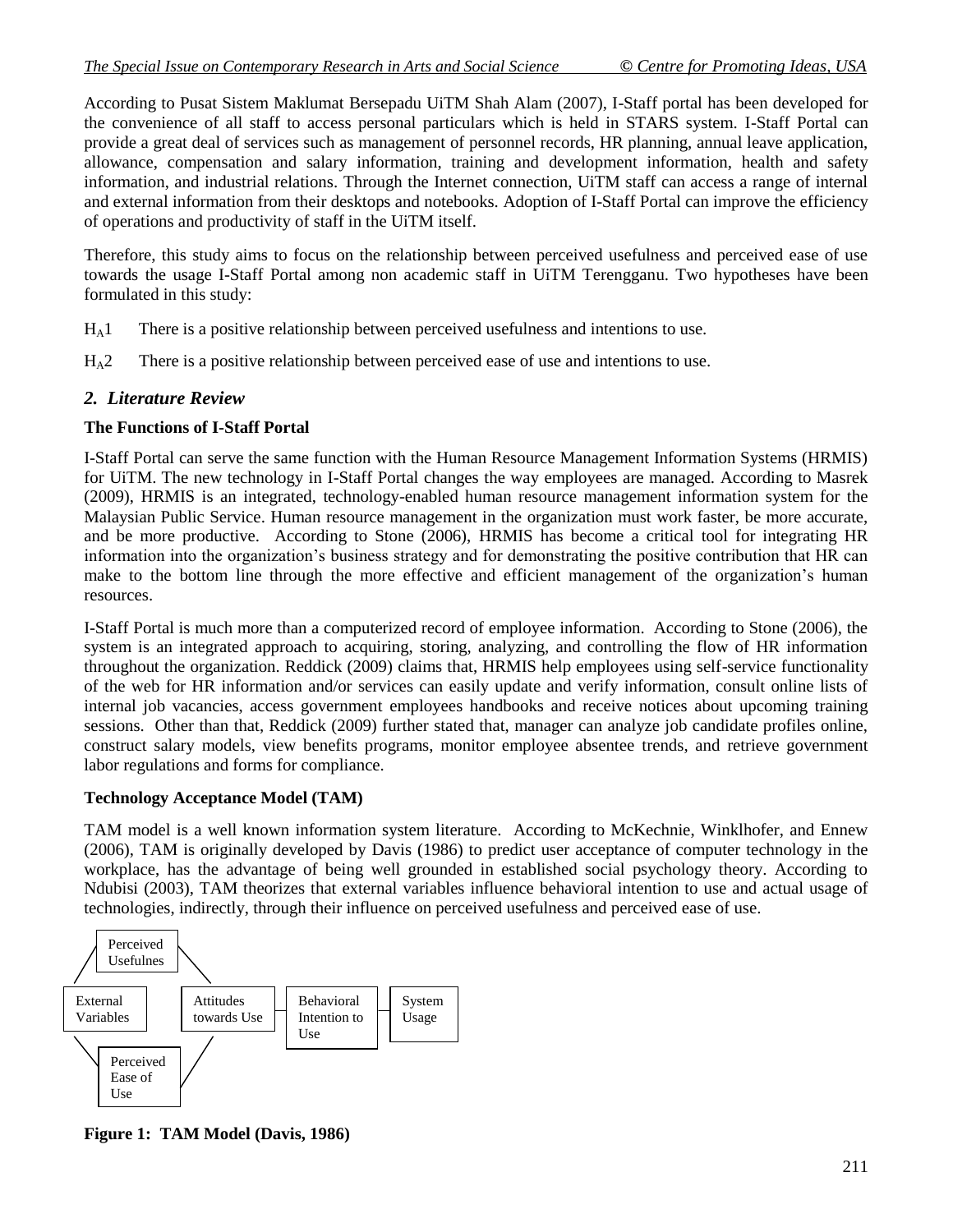# **The Perceived Usefulness of I-Staff Portal**

Davis (1989) defines the perceived as the degree to which a person believes that using a particular system would enhance his job performance. This perception can vary between users and I-Staff Portal studied. Perceived usefulness measures can be influenced by prior attitudes with I-Staff Portal as well. If a user found their prior experience with I-Staff Portal to be beneficial, then it can be argued that the same user would find I-Staff Portal in general to be beneficial and useful as an information tool within organizations or vice versa.

### **The Perceived Ease of Use of I-Staff Portal**

According to Davis (1989), the perceived ease of use is defined as the degree to which a person believes that using a particular system would be free of effort. Based on this definition, it can be expected that the external factor of user experience could correlate with this construct since experience tends to bring about familiarity (Paul, 2004). With regards to I-Staff Portal, the user's perceived ease of use levels can be studied by conducting on the end users to know whether they perceived that using the system is free from effort. This in turn will derive the attitude and behavior intention of a person towards using the I-Staff Portal. Perceived ease of use has been found to influence usefulness, attitude, intention, and actual use (Gardner & Amoroso, 2004). According to Yong, Jae, and Jaeki (2009) perceived ease of use is the user's assessment that the system will be easy to use and require little effort. Extensive research over the past decade provides evidence of the significant effect perceived ease of use has on usage intention, whether affecting perceived usefulness directly or not (Agarwal & Prasad, 1999; Davis 1989; Venkatesh, 1999, 2000; Venkatesh & Davis, 2000; Venkatesh & Morris, 2000). In order to prevent the ''under-used''system problem, I-Staff Portal must be both easy to learn and easy to use.

# *3. Methodology*

This correlational type of study assessed relationship between perceived usefulness and perceived ease of use towards the usage of I-Staff Portal among non academic staff in UiTM Terengganu. Stratified random technique was applied in this study. For the purpose of collecting data, self-delivered and e-mail approaches have been used. A total of 201 questionnaires were distributed to the non academic staff working in UiTM Terengganu with the return rate of 87.5%. The questionnaire has four different sections including demographic section which focuses on items such as age, gender, working experiences, highest level of education, and departments where they worked in. Section B was focused on the perceived usefulness towards using I-Staff Portal. Section C was discovered on the perceived ease of use towards the usage of I-Staff Portal. Section D was discovered on the intentions to use I-Staff Portal. The questionnaire in Section B, C, and D was instructed in five point Likert-scale format, which were  $1 =$  strongly disagree,  $2 =$  disagree,  $3 =$  neutral,  $4 =$  agree, and  $5 =$  strongly agree. The data collected were analyzed using the Statistical Packages for Social Science (SPSS), version 17.0. The study used both descriptive and inferential statistics. The descriptive statistics include mean and frequency. The inferential statistics include Pearson Product-Moment Correlation Coefficient and Multiple Regression analysis.

# *4. Findings and discussion*

The study aimed to examine the factors which influence the intentions to use I-Staff Portal through the two variables namely Perceived Usefulness and Perceived Ease of use.

The descriptive statistic for respondent profiles indicated that out of 201 respondents, most of them were female (57.4%) and 42.6 % male participated in this study. Most of them, were from the age group of 22-29 years old (43.8%), followed by 28.4% in the age group of 30-39 years old and only 27.8 % in the age group of more than 40 years old. In the context of the respondents experience at the workplace, it was found that 33% of them had and experience of between 1-5 years, 13.1% with and experience of 6-10 years, and 11.9% with an experience 16-20 years. Another 19.9% hand an experience of less than 1 year as compared to 11.9% with an experience 11-15 years. Only a minority of them, that is, 10.2 % had an experience of more than 21 years. Most of the respondents, 36.9% of them had a SPM and SRP/PMR qualification as compared to 34.1% with a diploma, 19.3 % with a Bachelor Degree However, only 9.7% of the respondents had STPM. The study indicated that 35.8% of the respondents working in the administration department. Another 11.4% of the respondents working in academic affairs department followed by 10.2% working in bursary department and only 9.7% working in facility management department.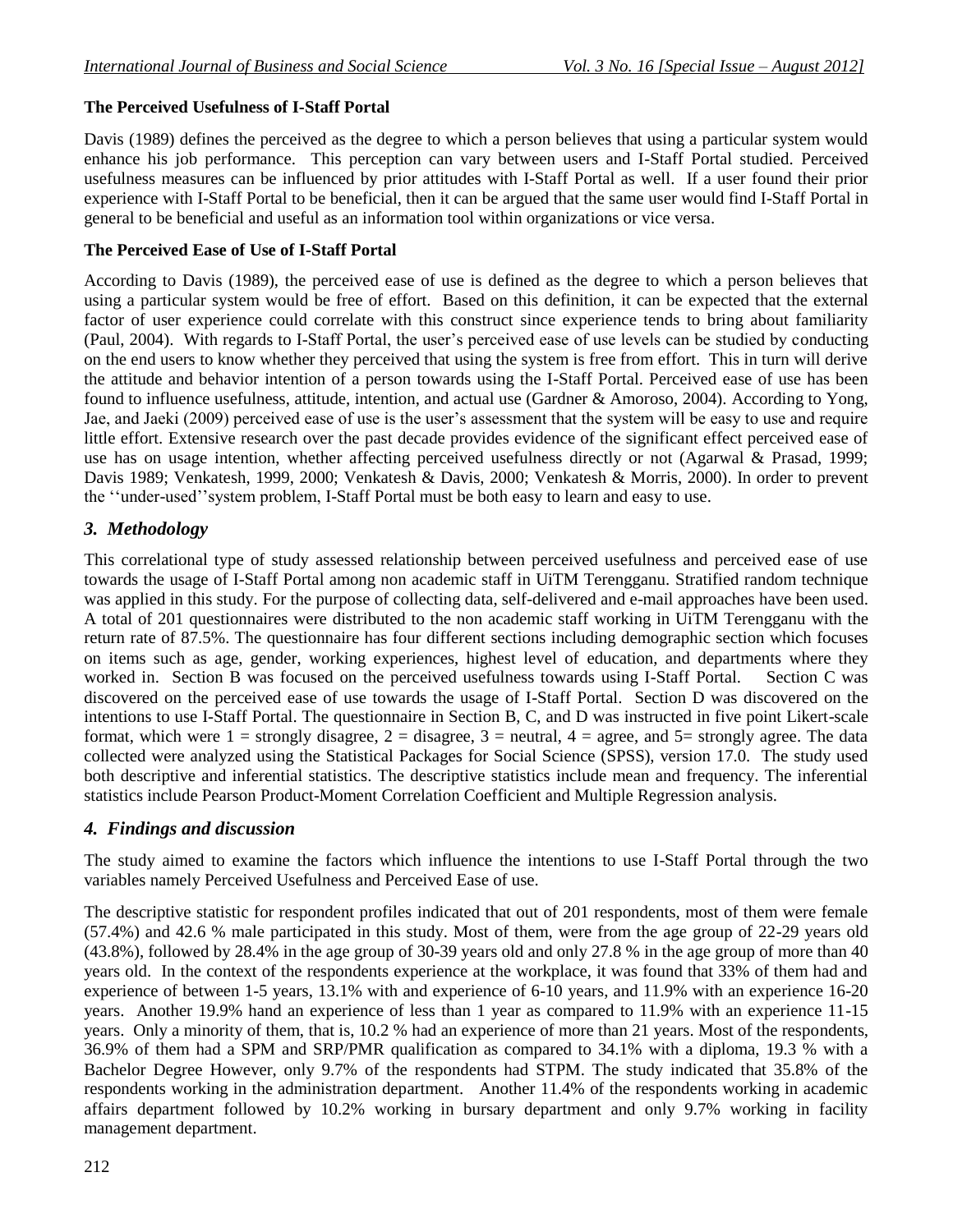However, only 18.8% of the respondents working in students affairs department and only 14.2% of them working in library department. Most of the respondents which are 60.8% of them working in UiTM Dungun campus as compared to 39.2% of the respondents working in UiTM Kuala Terengganu campus.

Pearson Product-Moment Correlation Coefficient was used to assess the relationship among variables (independent and dependent variables). As can be seen from the Table I, the correlation analysis shows the perceived ease of use (Section C) formed the highest Pearson Correlation analysis with r=0.726, indicating that this variable has positive correlation with the intentions to use. Besides that, there is also large correlation between perceived ease of use and behavioral intentions to use (Cohen, 1988). This correlation value can be interpreted as there is a high correlation between perceived ease of use and behavioral intentions to use (Guilford, 1956).

Other than that, the perceived usefulness which represented in Section B indicating the positive correlation with the intentions to use with r=0.724. This correlation value can be interpreted as there is a high correlate on between perceived usefulness and behavioral intentions to use (Guilford, 1956). Besides that, there is also large correlation between perceived usefulness and behavioral intentions to use (Cohen, 1988). High and large correlation between perceived usefulness and intentions to use can be assumed that perceived usefulness will make respondents more agree with the usefulness of I-Staff Portal and they are aware on the benefits of I-Staff Portal.

**Table 1: Correlation Analysis (n=176)**

|   | <b>No. Variables</b>                                              | Mean SD |                                                      |  |
|---|-------------------------------------------------------------------|---------|------------------------------------------------------|--|
|   | Perceived Usefulness                                              | 4 24 47 |                                                      |  |
|   | Perceived Ease of Use 4.21 .51 .732 <sup>**</sup>                 |         |                                                      |  |
| 3 | Intentions to Use                                                 |         | 4.31 $.47$ $.724$ <sup>**</sup> $.726$ <sup>**</sup> |  |
|   | **. Correlation is significant at the 0.01 level<br>$(2-tailed).$ |         |                                                      |  |

Table 1 also shows the result indicating that independent variables are statistically significant with the p-value of 0.000 at 0.01 significant levels. Based on the finding, the result indicates that all the variables have positive correlation respectively when referred to strength association. In testing the hypothesis 1 and 2, a regression analysis (multiple regression) was performed with perceived usefulness and perceived ease of use as the independent variables and intentions to use as the dependent variable. To strengthen the evidences, the researcher has analyzed the value of R, R-square, and Durbin and Watson where it indicates the level of influences the independent variables towards dependent variable. The R-value for the variables is 0.779. It also demonstrated that the value R-square is 0.607. It can be concluded that perceived usefulness and perceived ease of use influence the intentions to use at 60.7%.

According to Durbin and Watson (1950), the Durbin–Watson statistic is a [test statistic](http://en.wikipedia.org/wiki/Test_statistic) used to detect the presence of [autocorrelation](http://en.wikipedia.org/wiki/Autocorrelation) in the [residuals](http://en.wikipedia.org/wiki/Errors_and_residuals_in_statistics) from a [regression analysis.](http://en.wikipedia.org/wiki/Regression_analysis) The values below 2 represent positive serial correlation among the errors and values above 2 represent negative serial correlation (Galt, 2004). Thus, the finding indicates the Durbin-Watson statistic with 1.592 which represents the positive serial correlation.

**Table 3: Regression Analysis (multiple regression) (n=176)**

| <b>Independent Variables</b>   | <b>Beta</b> | t-value   |  |
|--------------------------------|-------------|-----------|--|
|                                |             |           |  |
| <i>i</i> -Perceived Usefulness | .416        | $.5954**$ |  |
| ii- Perceived Ease of          | .421        | $.6030**$ |  |
| Use                            |             |           |  |
| r                              |             | 0.779     |  |
| $r^2$                          |             | 0.607     |  |
| F value                        |             | 133.748   |  |
| Sig. Value                     |             | .000      |  |
| Durbin-Watson                  |             | 1.592     |  |

\*\* Significant at 0.01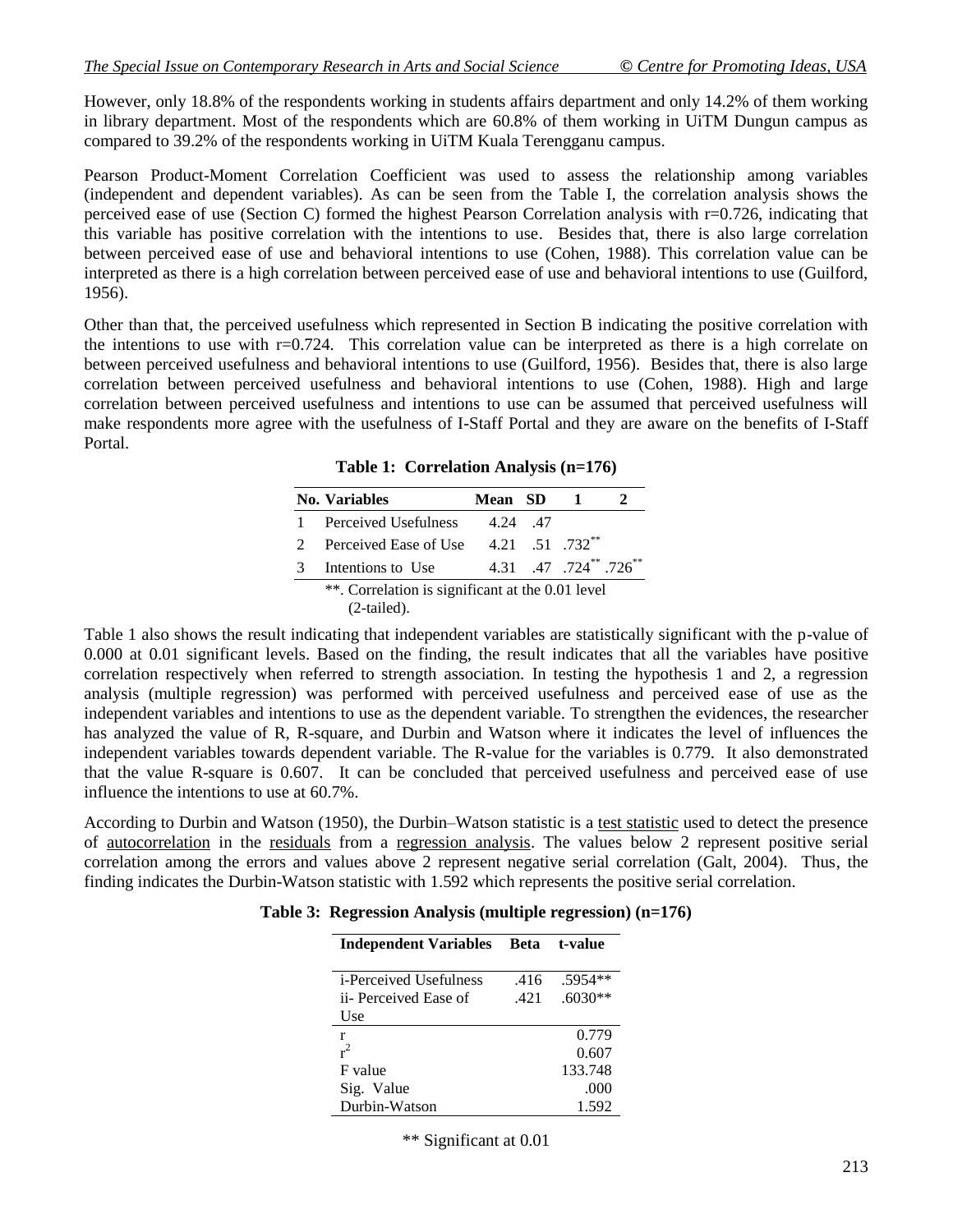Table 3 shows the summary of multiple regression analysis among all the independent variables towards behavioral intentions to use as dependent variables. Among all the independent variables, Perceived Ease of Use (Section C) indicates the highest contribution towards dependent variables with t-value of 0.603 and beta score 0.421, followed by Perceived Usefulnes (Section B) that indicates t-value 0.5954 and beta score 0.416.

Thus, the findings confirm the hypothesis 1 that there is a positive relationship of usefulness and intentions to use. The findings also confirm the hypothesis 2 that there is a positive relationship of perceived ease of use and intentions to use.

### *Conclusion*

This study investigated the factors that influence intentions to use I-Staff Portal among Non Academic Staff in UiTM Terengganu through the two variables (perceived usefulness and perceived ease of use) of TAM framework developed by Davis (1986). The findings generally supported the hypothesis derived from the model as well as earlier empirical studies. Regression analysis was conducted to test the proposed hypotheses. Based on the findings, the perceived usefulness and perceived ease of use was found to be significant drivers of intentions to use the I-Staff Portal. This finding is consistent with previous studies on TAM (Chan & Lu, 2004). Consistent with TAM, the analysis results revealed that the perceived usefulness and perceived ease of use of I-Staff Portal directly enhanced the level of non academic staff intention to use I-Staff Portal.

Perceived ease of use was the strongest predictor of intentions to use the I-Staff Portal. The influence of perceived ease of use on intentions to use I-Staff Portal was strong. This supports TAM (1986) which asserts the easier a system is to use, the more useful it can be. High and large correlation between perceived usefulness and perceived ease of use towards the intentions to use can be assumed that non academic staff of UiTM Terengganu has noticed that I-Staff Portal is benefited and easy to use in performing their job and task.

The findings also supported by other studies that perceived usefulness positively influences behavioral intention to use IT system. (Luarn & Lin, 2005; Wu & Wang, 2005). There are extensive evidences proving the significance of effect of perceived usefulness on adaptation intention (Chen & Barnes, 2007; Guriting & Ndubisi, 2006). Hence, developing I-Staff Portal that are easy to use will enhance the usefulness of the portal and indirectly increase the intentions to use the portal.

### *Recommendation*

### A number of recommendations can be identified.

The perceived usefulness and perceived ease of use are considered as the most significant factor in this study. Therefore, the management of UiTM should continue developing the portal which possessed competitive advantages such as the cost advantage and differentiation advantage over the traditional way of services and publicize these advantage to the staff .

Apart from that, non academic staff should eliminate negative perceptions towards the usage of I-Staff Portal and improve their adaptations in order to catch competitive environment strengths as to keep abreast with the latest technology. Besides, the management of UiTM should conduct a lot of training to enhance the non academic staff skills. The obstacle for them to achieve the desired result is less training. The management should also put highly attention to reluctant staff by motivating them about the usefulness of I-Staff Portal. Training on the usage of I-Staff Portal is important to make the respondents more multi-skilled in using the system. The management should give information that will capture the imagination of staff towards the usage of I-Staff Portal. By doing this, it will increase their awareness as well as educate them about the usage of I-Staff Portal.

The management of UiTM also needs to design a user-friendly system on I-Staff Portal to have a very direct and clear link between improved performance or productivity and what the non academic staff can earn. Supervisor should ask staff to help set outcomes and expectations towards the usage of I-Staff Portal. Each department should place one expert or well-trained person to assist and educate the staff in using I-Staff Portal. This probably would assist the employees towards a clear direction. Moreover, the management of UiTM should give continuous support to the staff in terms of funding, motivation, time, and infrastructure such as providing enough equipment and facilities when the staff wanted to apply their understanding towards the I-Staff Portal.